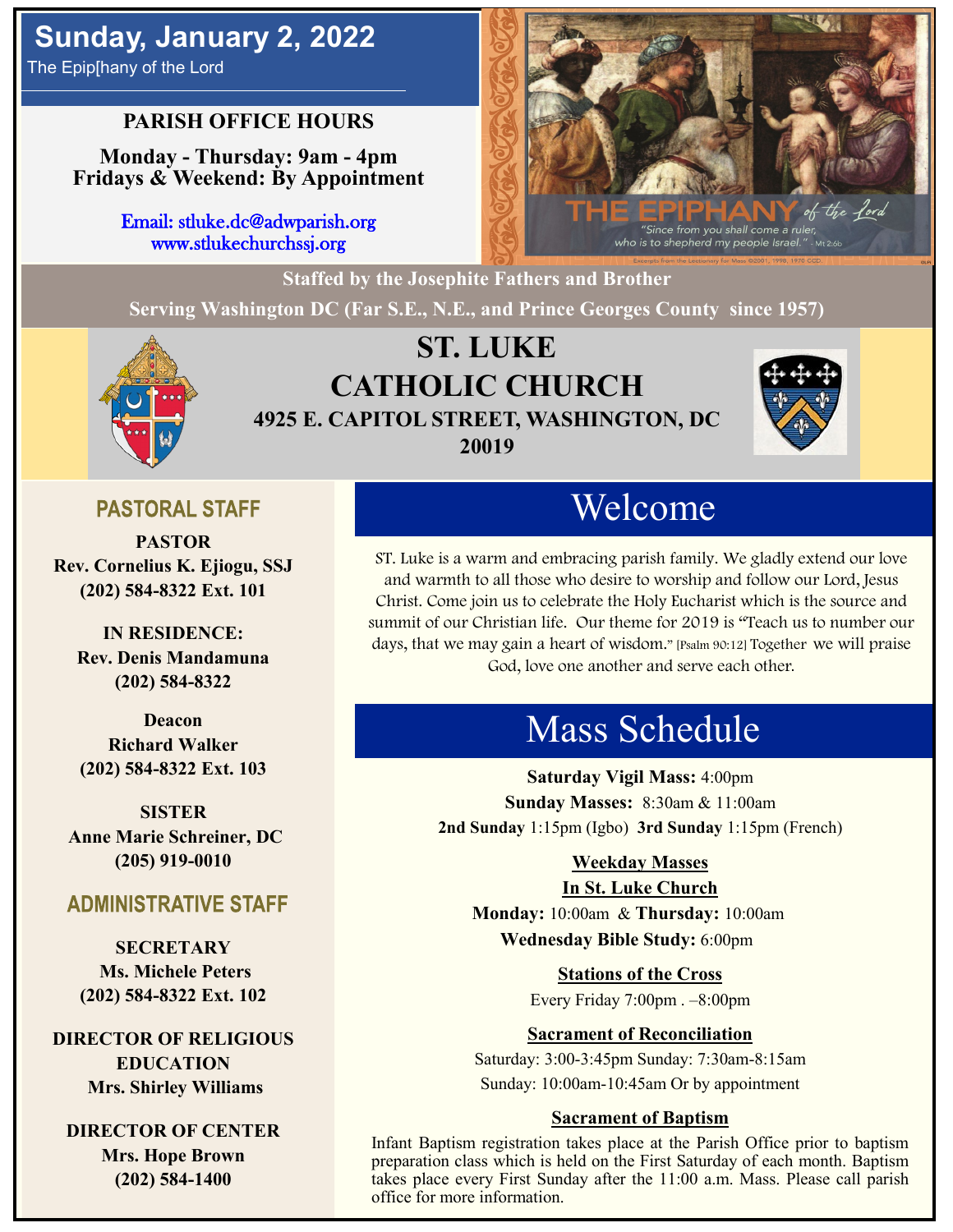**The Epiphany of the Lord Sunday, January 2, 2022**

# PASTOR'S CORNER

## EPIPHANY: a Fourfold feast

 Epiphany originally celebrated four different events, in the following order of importance: the Baptism of the Lord; Christ's first miracle, the changing of water into wine at the wedding in Cana; the Nativity of Christ; and the visitation of the Wise Meno Magi. Each of these is a revelation of God to man:

 At Christs Baptism, the Holy Spirit descends and the voice of God the Father is heard, declaring that Jesus is His Son; at the wedding in Cana, the miracle reveals Christ's divinity; at the Nativity, the angels bear witness to Christ, and the shepherds, representing the people of Israel, bow down before Hi; and at the visitation of the Magi, Christ's Divinity is revealed to the Gentiles—the other nations of the earth.

## Epiphany Customs

 In many parts of Europe, the celebration of Epiphany is at least as important as the celebration of Christmas. While in England and her historical colonies, the custom has long been to give gifts on Christmas Day itself, in Italy and other Mediterranean countries, Christians exchange gifts on Epiphany—the day on which the Wise Men brought their gifts to the Christ Child.

 In Northern Europe, the two traditions have often been combined, with gift-giving on both Christmas and Epiphany (often with smaller gifts on each of the twelve days of Christmas in Between). (in the past, though, the main gift-giving day in both Northern and Eastern Europe was usually the feast of Saint Nicholas.) And in the United States in recent years, some Catholics have tried to revive the fullness of Christmastide. Our family, for instance opens gifts "from Santa" on Christmas Day, and then, on each of the 12 days of Christmas, the children receive one small gift, before we open all our gifts to one another on Epiphany (after attending Mass for the feast).

 Excerpt culled from https://www.thoughtco.com/epiphany-of-oourlord-jesus-christ-542471

### Reflection for The epiphany of the lord

 In his Apostolic Exhortation, The Joy of the Gospel, Pope Francis references a thought from Pope Benedict XVI: "Being a Christian is not the result of an ethical choice or a lofty idea, but the encounter with an event, a person, which gives life a new horizon and a decisive direction." Today we celebrate an encounter with the Person of Jesus Christ! This simple but holy event in time dramatically changes human life, pointing it toward a new horizon and giving it a decisive direction. This is a message and truth that is not meant to be shared with only a select few who qualify but with the entire world. Pope Francis continues saying, "Thanks solely to this encounter or renewed encounter with God's love, which blossoms into an enriching friendship, we are liberated from our narrowness and self-absorption. We become fully human when we become more than human, when we let God bring us beyond ourselves in order to attain the fullest truth of our being."

 Look around at people. Where is life heading for them? What gives them direction? Even we who are people of faith can get distracted and lose our focus. God, in all of His fullness, is revealed in Jesus Christ and we can encounter Him! God is tangible, real, vulnerable, poor, and full of wonders, surprises, and opportunities. For those who are struggling and lost, today is a day of great joy. All they have to do is reach out and touch the truth of Christ. This presence is revealed in the poor, exploited, and vulnerable ones who cry out for compassion and love. But it is also found in the faithful ones who see in the Epiphany of God a liberation from structures and systems that hurt us, a narrowness of mind and heart that constricts us, and an absorption in our self-agenda that prevents us from seeing anything other than ourselves as important.

 We have been given the charge of preaching this Good News. If only we could find a way to be more effective, it might stand a chance of doing what God intended it to do. There is always tomorrow and our memory of that bright new light that shone so brilliantly that Bethlehem night pointing us to truth and reminding us that we are loved.

Liturgical Publications 2015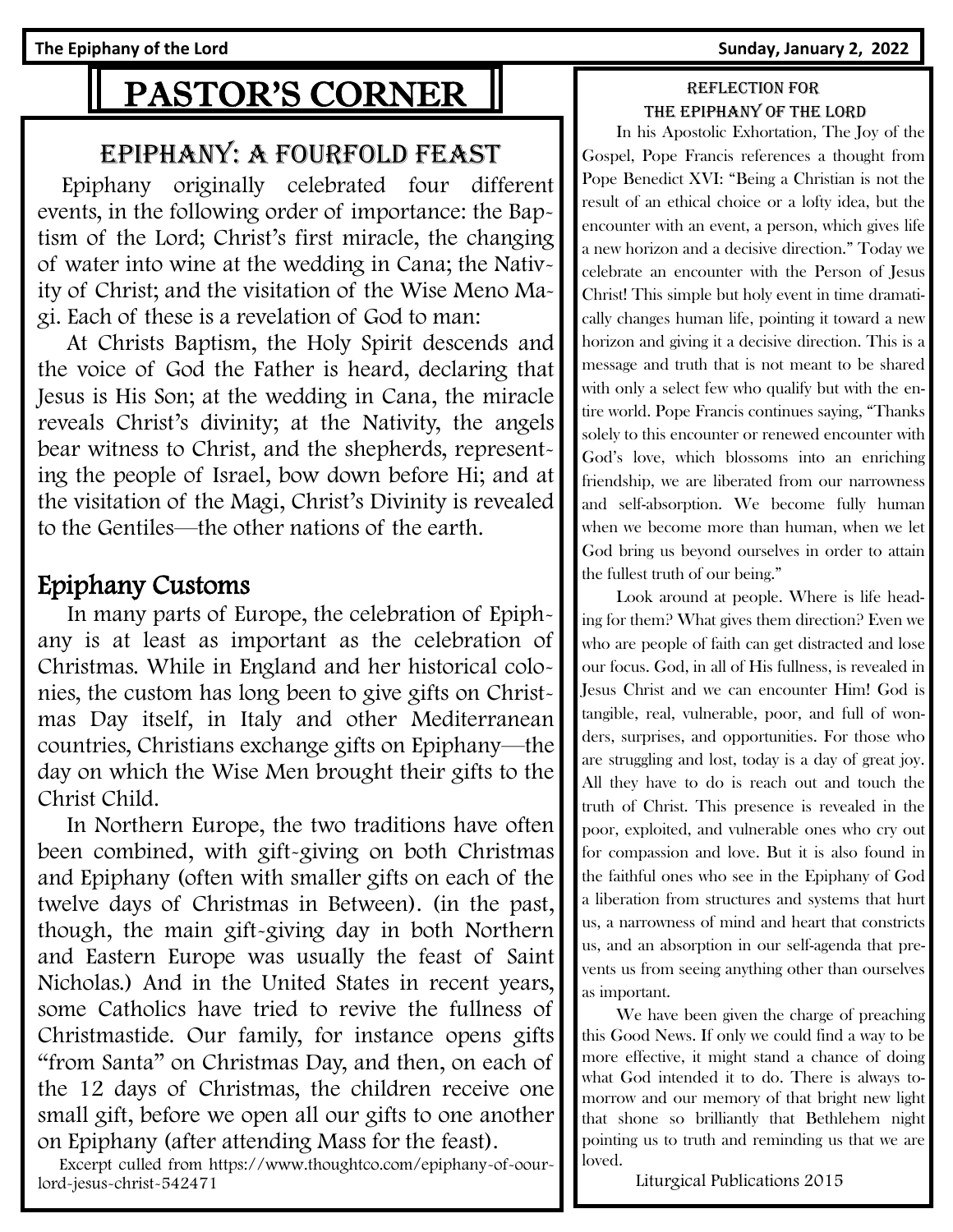#### The Epiphany of the Lord **Sunday, January 2, 2022**

#### HAPPY BIRTHDAY/ANNIVERSARY

We would like to wish a wonderful happy birthday to Doris Lucas, Evelyn Bemigho Mode, Christopher McKnight, David Anthony Proctor, Nycos Mare Proctor and Alisha Blackmon. Also, a wonderful wedding anniversary to Mr. and Mrs. Fred and Yvonne Tolson.

MAY THE JOY OF THE LORD

BE YOU STRENGTH!!!

## Church Support

Please consider making a donation to support our parish during this trying times. You may Drop off or mail your gifts to the parish. You may give online through our website: [http:www.stlukechurchssj.org/](http://www.stlukechurchssj.org/) And clicking on the donate button. You may also **TEXT**: 202-335-3116

**Readings for the week of January 2, 2022**

**Sunday:** Isaiah 60:1-6/Psalms 72:1-2, 7-8, 10-11, 12-13 [cf.11]/Ephesians 3:2-3a, 5-6/Matthew 2:1-12 **Monday:** 1 John 3:22—4:6/Psalms 2:7bc-8, 10- 12a/Matthew 4:12-17, 23-25 **Tuesday:** 1 John 4:7-10/Psalms 72:1-2, 3-4, 7-8/ Mark 6:34-44 **Wednesday:** 1 John 4:11-18/Psalms 72:1-2, 10, 12- 13/Mark 6:45-52 **Thursday:** 1 John 4:19—5:4/Psalms 72:1-2, 14 and 15bc, 17/Luke 4:14-22a **Friday:** 1 John 5:5-13/Psalms 147:12-13, 14-15, 19-20/Luke 5:12-16 **Saturday:** 1 John 5:14-21/Psalms 149:1-2, 3-4, 5

and 6a and 9b/John 3:22-30 **Next Sunday:** Isaiah 42:1-4, 6-7/Psalms 29:1-2, 3-4, 3, 9-10 [11b]/Acts 10:34-38/Luke 3:15-16, 21-22

or, Isaiah 40:1-5, 9-11/Psalms 104:1b-2, 3-4, 24-25, 27-28, 29-30 [1]/Timothy 2:11-14; 3:4-7/Luke 3:15-16, 21-22

#### **WEEKLY MASS**

**Monday 1/03 Eternal repose of the soul of Imelda T. Hardy+++ by Gloria Thomp-son-Price**

**Tuesday 1/04 St. Elizabeth**

**Wednesday 1/05 St. John**

**Thursday 1/06 Eternal repose of the soul of Imelda T. Har-dy+++ by Gloria Thomp-son-Price** 

**Friday 1/07 Christmas Weekday**

**Saturday 1/08 Christmas Weekday**

## Pray for the Sick & Shut-In of Our Parish

Barbara Barnes Blanche Bourm Barbara Batts Tanisha Bennett Tammy Berry Ruth Bundy Beatrice Carroll Melinda Conrad-Brown Edith Cornish Aniceto Charles Patricia Chase Valene Chemoo Joyce Cristwell Alvera Dance Iyana Davage

Lamont Diggs, Sr. Crawley Easely Marita C. Edelin Kimbolyn Flowers Anthony Flowers Tina Garvin Florence Hall Steve Halle Chris Hawkins Charlene Haywood Brenda Henson James Holley Rudolph Holley James Hughes Melvin Jamison Mary Ann Johnson

David & Keisha Jones Dawn Lattimer Lawrence Lee Maria A. Logan Bernadette Mahoney Doreene Mahoney Barbara Mallory Doris McCannon Alice L. Montague Veronica Murray David Neal Florence Patterson Marlene Patterson Silvia Perry Doreene Redd Corley Redd

Betty Smith Kayla Tatum Rolland Taylor Gloria Thompson-Price James F. Thompson, Jr. Matthew Thompson Barbara B. Tyler Wayne A. Wallace Marquita Ward Shiela Washington Steven Washington Cecelia Williams Wellington Waters Dolores Woodard, Jr.

Leroy Sandifer

Harold Woodard, Sr.

St Luke military families.

All the Homeless men and women in our community.

Please pray for all those who are sick but have no one to pray for them